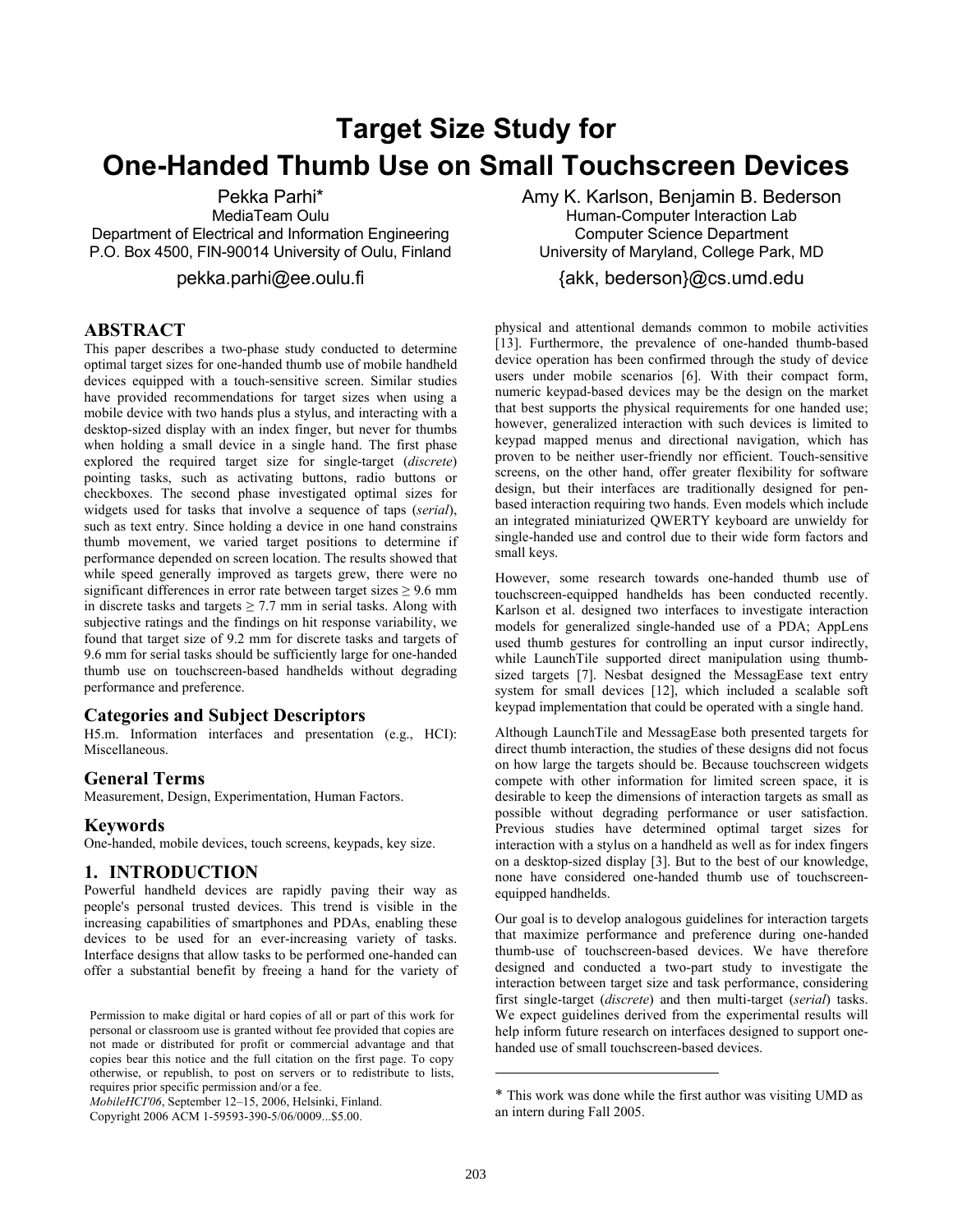#### **2. RELATED WORK**

A number of studies that consider appropriate target sizes for touchscreen use have already been conducted both for PDAs [2,9,10,11,18] and desktop-sized touch-sensitive displays [3,16]. Unfortunately, recommendations from studies conducted to date are not strictly applicable to our work. Although previous PDA studies target the same platform we do, they focus on two-handed stylus input rather than single-handed thumb input. Studies that address desktop-sized displays, on the other hand, do consider finger-based interaction, but recommendations cannot be directly applied since (1) the tip of an index finger is typically smaller than that of a thumb, and (2) users of desktop displays do not have to hold the device as well as interact with it, and thus have different motor constraints than users of PDAs.

Investigations into appropriate target sizes for stationary tasks on a PDA using a stylus have drawn different conclusions about whether target size affects performance. MacKenzie and Zhang [9] found no difference in text entry rates between two QWERTY-based virtual keypads, one with 6.4 mm wide keys and the other with 10mm wide keys. While these targets are fairly large for stylus entry, Sears and Zha [18] confirmed and extended this finding for keys from 2.6-4.4 mm wide. However, in studying single-target selection tasks for targets between 2-5 mm, Mizobuchi [11] generally found speed and error rate improved with increases in key size, and though Brewster [2] was specifically interested in the interaction between target size and audio feedback on performance, he too found a significant improvement in throughput when targets increased from 2.5 to 5 mm.

While these results seem contradictory, they are both consistent with Fitts' model for motor movement [4], which defines movement time (MT) with respect to the distance to (or amplitude, A) and size of (W) the target as:

$$
MT = a + b (ID)
$$
 (1)

The constants *a* and *b* have been described as representing efficiency of the pointing device in question (here, the stylus on a PDA), while the index of difficulty, (ID), defined in [8] as  $log_2(A/W + 1)$ , embodies the intuition that targets are harder to hit the farther they are, but easier to hit the larger they are. Thus the lower a target's index of difficulty, the easier (faster) it will be to hit. In the text entry studies of MacKenzie and Sears, the keypads scaled uniformly, which maintained constant IDs across changes in key sizes; since IDs were equal in each condition, it makes sense that performance rates were also the same. However the task designs of Mizobuchi and Brewster varied only target size, not distance, so IDs were not the same across conditions. Thus here, too, the results are consistent with Fitts' Law, which would have predicted the smaller targets would be more difficult, and thus slower to hit.

In an experiment carried out by Himberg et al. [5], subjects used the thumb of their primary hand for interacting with a soft keypad located at the edge touchscreen-enabled laptop PC. The laptop had phone back covers attached to the back of the display in order to make the interaction more similar to one-handed use of a handheld. However, instead of studying accuracy and performance for different sized targets, their goal was to explore the viability of soft keypad adaptation and the experiment was not specifically designed to account for speed of entry.

When desktop-sized touchscreen displays entered popular use, early studies were designed to better understand interaction with the new technology. Sears and Shneiderman showed novel selection strategies, such as delaying selection until the user removed his finger from the surface (lift-off), could offer access speed and accuracy that rivaled the mouse for targets as small as 1.7x2.2 mm [17]. Even so, selection times were fastest and error rates lowest for the largest targets tested (13.8x17.9 mm). In a later study of touchscreen-based keyboards, Sears et al. [16] investigated the interaction between key size and typing speed. Keys were sized between 5.7 mm and 22.5 mm, arranged in a QWERTY layout, and selected using any finger(s) from either hand. They found text entry rates increased with key size for both novice and experienced users, and that novices made significantly fewer errors on the largest keyboard vs. the smallest.

Recently Colle and Hiszem [3] manipulated size and spacing of targets for a touch-sensitive kiosk display, using a similar design to [2]. In their experiment the participants used their right hand index finger to interact with the display. Just as in [16], they found that between 20 mm and 25 mm offer the users the best balance among speed, accuracy and preference. Unfortunately, for handhelds with limited screen space, these target sizes would be too large, so obviously different guidelines have to be determined for thumb use on a small handheld device.

# **3. STUDY DESIGN**

Motivated by the requirement for efficient text and numeric entry, the majority of previous investigations into optimal target sizes have preferred experimental designs modeled after data entry tasks. However, Colle and Hiszem [3] presented interesting results that while error rate decreased when targets increased from 10 mm to ≥15 mm for strings of lengths 4 and 10, the error rate remained constant for strings of length 1. This finding suggests that there is a difference between tasks that require selection of a single target (e.g., selecting a button, checkbox, or menu alternative), and those comprising a rapid sequence of selections (e.g., text or numeric entry). One possible explanation for the differences observed might be that users traded accuracy for speed when they anticipated a large number of selections, taking more care when the task involved only a single selection. This is supported by the fact that for all target sizes, users spent more time per character for strings of length 1.

For the purposes of our work, we term the single target selection tasks *discrete*, and multiple target selection tasks *serial*. Since both types of tasks are common to touchscreen interaction, we developed a two-part study to investigate optimal target sizes for each type of task: the discrete target phase consisted of tasks involving a single target selection, most similar to real-world tasks of clicking a button or selecting a menu alternative; the serial target phase presented users multiple-target tasks most similar to real-world data entry tasks such as numeric or text entry. Because of the limited extent and mobility of the thumb while grasping the device, for each phase we also took the location of the target on the screen into account, which has not been addressed in the previous studies for PDAs.

Colle and Hiszem [3] identified two metrics for evaluating tap accuracy. One approach is to vary the target size experimentally and then reason about viable target sizes according to hit rate. The second approach offers users small fixed-sized targets and instead derives a required target size from the raw hits distribution. The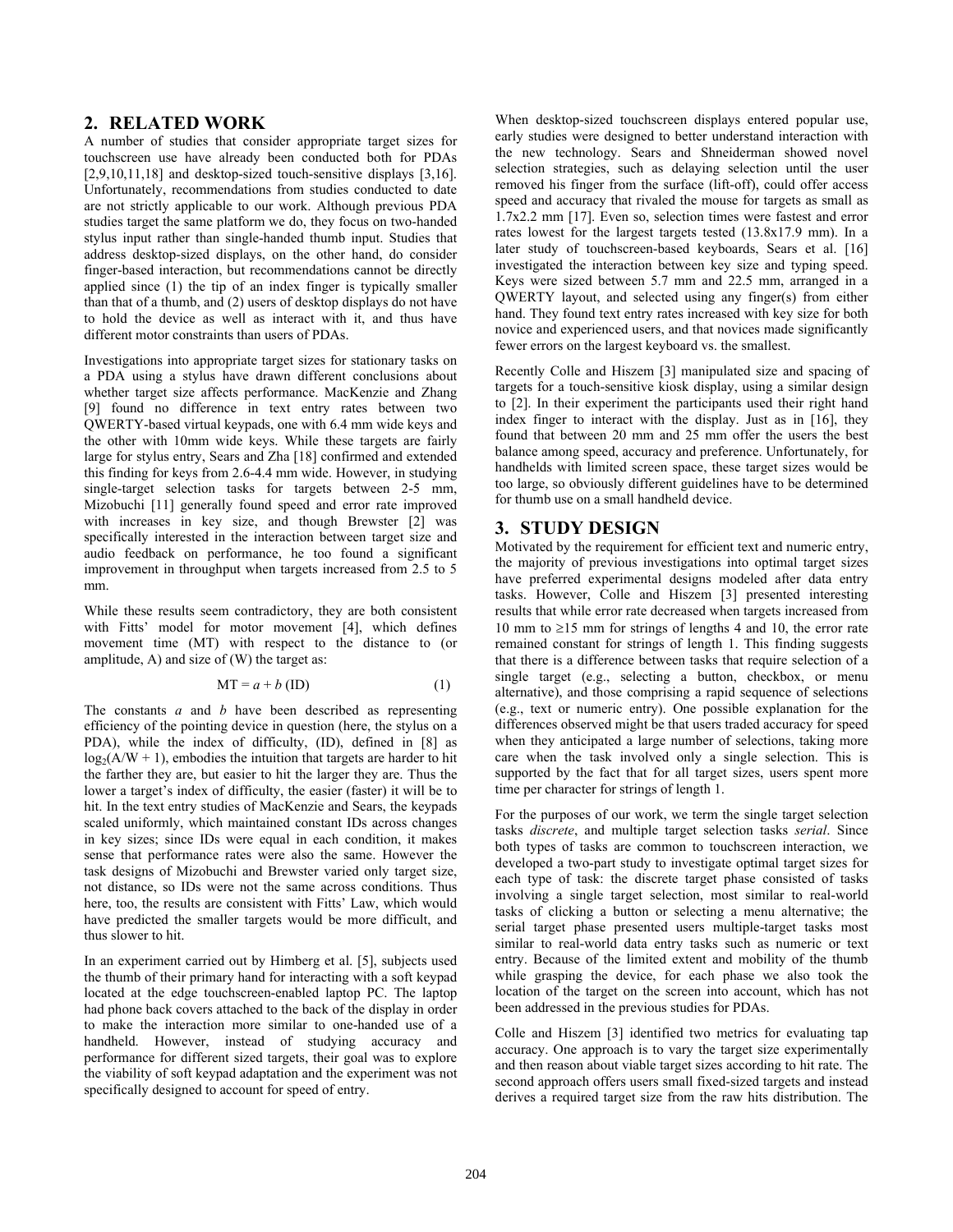benefit of the second approach is that it also reveals hit bias with respect to the target location. Since our primary goal is to capture user accuracy in hitting actual interface objects, we modeled both phases of our study after the first approach of varying target sizes. However, for the benefit of understanding how screen location may affect error rate, and hence target size, we also tracked and report on actual tap locations.

# **4. METHOD**

The study was divided into two phases. After completing an initial questionnaire to collect demographics and prior device use, the participants performed the discrete target phase followed by the serial target phase. After each phase, participants recorded subjective ratings of the interaction experience. Performance was assessed by both speed and accuracy of task completion across various target sizes and locations. The total session time, including instruction, both data collection phases and all questionnaires, was approximately 45 minutes.

# **4.1 Participants**

Twenty participants (17 male, 3 female) were recruited via e-mail announcement and fliers posted in the Department of Computer Science at the University of Maryland, College Park, with the only restriction that participants were right-handed. The age of the participants varied between 19 and 42 years, with a mean of 25.7 years. Participants received \$10 for their time. While 18 participants used keypad-based handhelds regularly, only 5 used touchscreen-based handhelds even occasionally. Participants were asked to rate how often they had used different interaction techniques with touchscreen and keypad-equipped handhelds using a 5-point scale ( $1 =$  never,  $5 =$  always). With keypad-based handhelds, all participants strongly favored one-handed thumb use ( $\mu$ =4.17) over a two-thumb technique ( $\mu$ =2.56), and more rarely used two hands with index finger  $(\mu=1.61)$ . The few participants experienced with touchscreen-equipped handhelds had regularly used a stylus for touch input  $(\mu=4.60)$ , but one-handed thumb  $(\mu=2.20)$  and two-handed index finger  $(\mu=2.00)$  techniques had been used less often; a two-handed technique using both thumbs had almost never been practiced  $(\mu=1.40)$ .

Hand width and thumb length were recorded for each participant. Thumb length varied between 99 and 125 mm ( $\mu$ =115 mm,  $\sigma$  = 5.75), and hand width varied between 75 and 97 mm  $(\mu=88 \text{ mm})$ ,  $σ = 6.08$ ).

# **4.2 Equipment**

Both phases of the experiment were performed on an HP iPAQ h4155 measuring 7.1 x 1.4 x 11.4 cm with an 8.9 cm screen, measured diagonally. The display resolution was 240x320 pixels with 0.24 mm dot pitch. The study interface and control software was developed using the Piccolo.NET graphics toolkit [1,14].

# **4.3 Phase 1: Discrete Targets**

The goal of the discrete target phase was to determine size recommendations for widgets used for single-target tasks, such as activating buttons, radio buttons and checkboxes.

# *4.3.1 Design*

This phase of the study used a 5 (target sizes) x 9 (locations) x 5 (repetitions) within subjects design. Target sizes were 3.8, 5.8, 7.7, 9.6 and 11.5 mm on each side. We performed pilot studies to determine the appropriate target sizes for the study. Since standard widget sizes range from 2.64 mm (radio buttons) to 4.8

mm (buttons), 3.8 mm represents an average target size for existing devices. Pilot studies indicated that performance rates leveled off for target sizes greater than 11.5 mm and thus represented the largest practical recommended size for singular targets

Nine target locations were defined by dividing the display into a 3x3 grid of equal-sized cells. For each trial the target was located in the center of one of the nine cells.

Each target size (5) was tested 5 times in each of the 9 regions for a total of 225 trials. Trials were distributed across 5 blocks. With the first five participants, the sizes and locations of the targets were accidentally randomized across all blocks, but after minor modifications to the software for both phases, the sizes and locations of the targets were randomized within each block to ensure that each size x location combination was tested once per block.

#### *4.3.2 Tasks*

The participant's task for each discrete target trial was to tap an initial start position and then the target to be selected. All tasks were performed standing and one-handed, using only the right hand thumb for the interaction with the touchscreen. The participants were instructed to perform the tasks as naturally as they could, favoring accuracy to speed.

For each trial, the start position was indicated by a large green button designed to be easy to select, but from which movement distance could be measured (Figure 1). The distance between the green button and the target was constant for all tasks, while the relative location of the green button varied depending on the region in which the target was positioned. To standardize movement direction across trials, the green start button was located either directly North or South of the target, so chosen because North↔South movement better matches the thumb's natural axis of rotation than East↔West movement. If the target was located in the first row of the grid, the green button was located in the cell below the target. Otherwise, the green button was located in the cell above the target.

Two issues arose in the design of the tap target. First, our pilot studies indicated that lone targets were perceived easier to tap than those near other objects. To address this issue, we



**Figure 1. The experiment interface for the discrete target phase. (a) The startup view for a trial testing a 5.8 mm target in the center zone. (b) The display for a trial in the upper left zone as the user selects the 7.7 mm trial target (x).**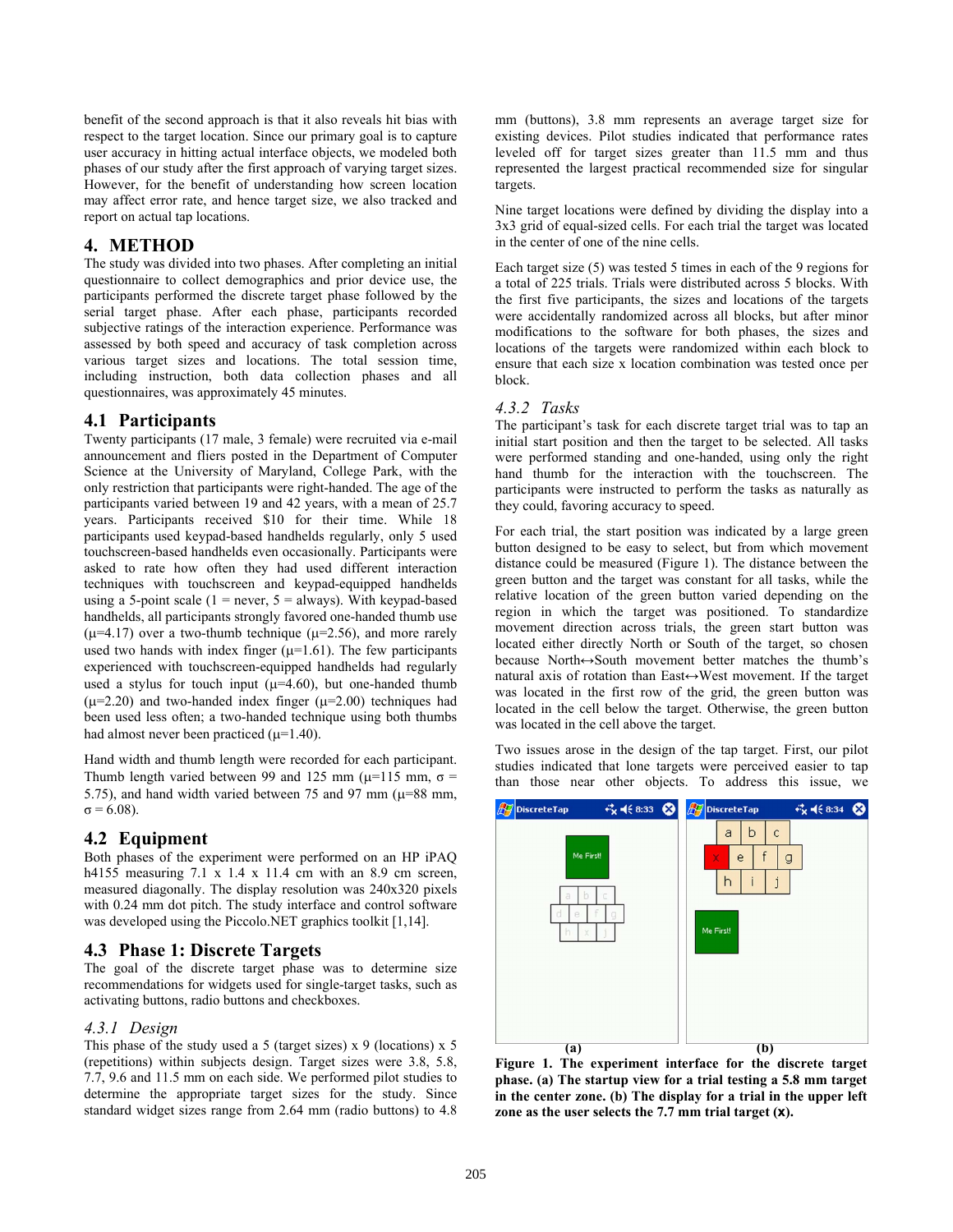surrounded each intended target by 'distractor' targets. This meant participants were required not only to hit a target, but also avoid others. In addition, the design provided an interface closer to real world applications which often present multiple widgets close to each other instead of one single target on the screen. Our second concern was that the constant distance between each start location and target meant that users could conceivably adopt a routine or preprogrammed movement for task completion rather than as a result of explicit aiming. Here, too, the distractor targets were of value. Although the relative position of the target with respect to the start position never changed, the distractors were presented in randomized locations around the target, which promoted a sense that the participant was not moving the same exact distance and in the same direction for each trial.

In each trial, the intended target was designated with an 'x', while the distractors were labeled with other alphabetic characters. At the start of a trial, the target and all distractors were displayed with a white background and light-gray lettering, so as to deemphasize the target, and discourage the locating of the target preattentively before the start of the trial (Figure 1a). When the start button was tapped and released, labels turned black and keys turned pink to draw attention to all on-screen objects (Figure 1b).

Motivated by prior success of the lift-off strategy in touchscreen selection tasks [15] and current use for standard interface widgets of Pocket PC operating systems, the lift-off selection strategy was used in the study. Thus the locations of the participants' on-screen selections were recorded upon thumb release; a successful target selection required that both the tap and release positions were located within the target area. Target taps could also be cancelled by dragging the thumb outside of the target area before the release, similar to the method allowed for canceling widget actions on the Pocket PC.

To ensure visual search was not impacted by the variability of white space surrounding labels as targets changed size, font sizes were scaled with target sizes. Because of limited screen space and evidence that performance is unaffected by key spacing (e.g., [3]), we used 0 mm edge-to-edge spacing between targets and distractors. Participants were provided with both auditory and visual feedback when touching targets. The 'x' target was highlighted in red upon thumb contact (Figure 1b), and both success and error sounds were played upon thumb release to indicate whether the target was hit successfully or not. If a tap was cancelled no auditory feedback was given.

#### *4.3.3 Procedure*

The discrete target phase began with a practice session, which consisted of one block of trials: targets were presented once at each size in each location, for a total of 45 trials. After the practice session, users completed the five official trial blocks, followed by a subjective preference questionnaire.

#### *4.3.4 Measures*

Application logs recorded the time between the start (first) tap and target (second) tap, the absolute position of the second tap, and trial success or failure. After completing all trials, the participants were asked to rate how comfortable they felt tapping the target 'x' in each region of the screen using a 7-point scale  $(1 =$ uncomfortable,  $7 =$  comfortable), as well as which target size was the smallest they felt comfortable using in each region.

# **4.4 Phase 2: Serial Targets**

The goal of the serial target phase was to evaluate required key sizes for widgets used for text or numeric entry.

## *4.4.1 Design*

The serial target phase was a 5 (target sizes) x 4 (locations) x 5 (repetitions) within subjects design. Target sizes were 5.8, 7.7, 9.6, 11.5, and 13.4 mm with 0 mm edge-to-edge spacing. Target sizes were similar to those of the discrete target phase, except due to previous findings that error rates tended to increase for sequential selections [3], the smallest target (3.8 mm) was removed and an even larger target (13.4 mm) added. To study the effect of location on task performance, four regions were defined by dividing the screen into a 2x2 grid.

Each of the target sizes (5) were presented 5 times in each of the 4 regions for a total of 100 trials. As in the discrete target phase trials were divided into 5 blocks. Except for the first 5 subjects who received all trials randomized across all 5 blocks, each size x location combination was presented once per block, in randomized order.

## *4.4.2 Tasks*

The serial target task design was based on tasks used for previous studies [2,3]. Subjects were required to enter a series of four digit codes using a soft numeric keypad. They performed the tasks with the thumb of the right hand while standing, as in the discrete target phase.

For each task, a green 'start' button, a numeric keypad and a randomly-generated 4-digit goal sequence were displayed. Backspace and 'END' keys were also presented in the bottom corners of the keypad (Figure 2). Since the keypad's location varied from trial to trial, the remaining interface elements were repositioned as follows: the green 'start' button was positioned in the cell above or below the keypad, and the 4-digit goal sequence appeared to the left or right of the keypad.

The participant's task was to tap the green button first, enter the target sequence with the keypad, and finally touch the 'END' key to confirm the entry and proceed to the next task. The input string was displayed directly below the target sequence. The backspace key could be used for corrections; however it was not necessary



**Figure 2. Experiment interface for the serial target phase. (a) The startup view for a trial testing a keypad with 7.7 mm targets in the upper right zone. (b) The display for the same trial as the user selects the second digit in the sequence (6).**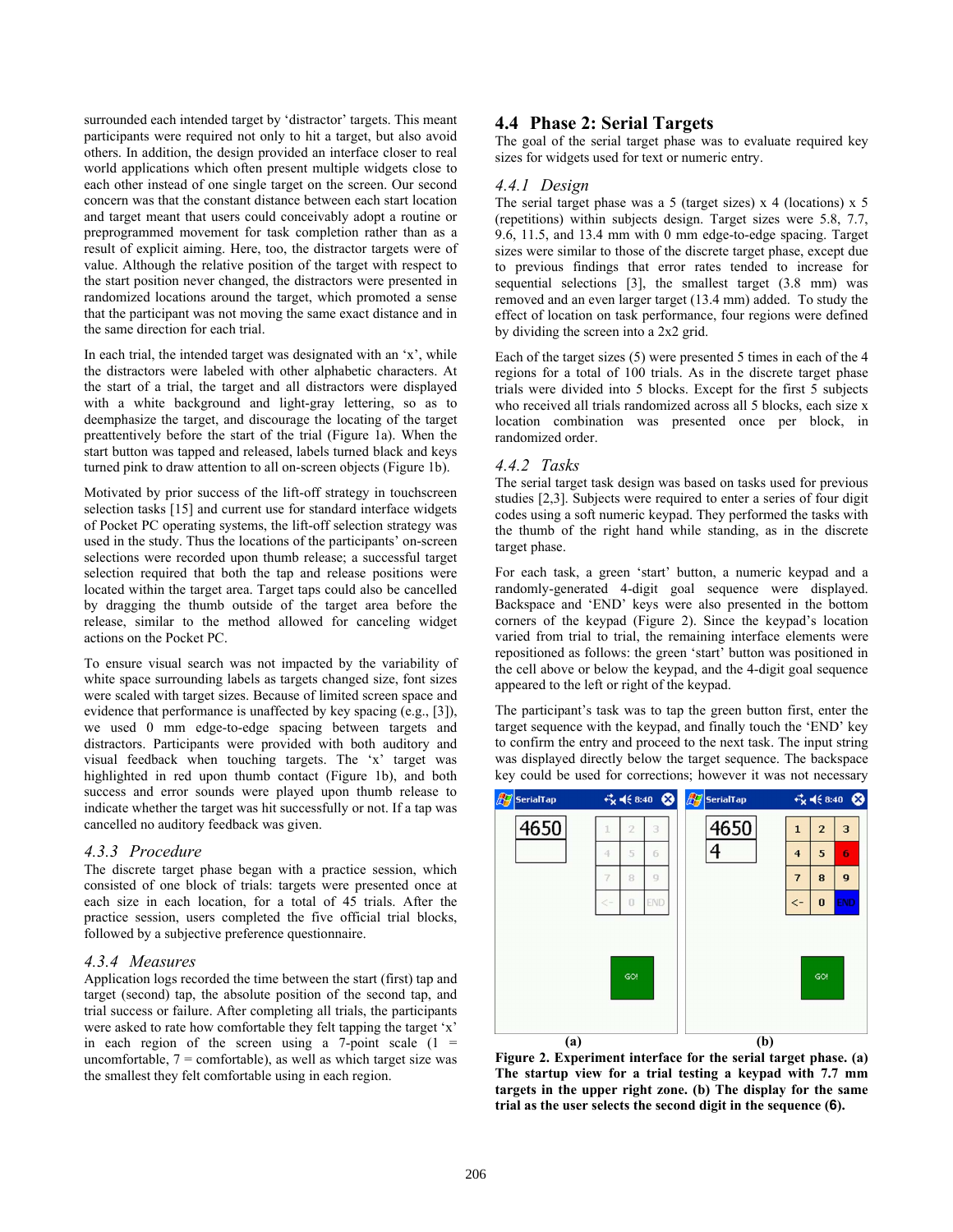for users to input the correct number before moving on - only that they input 4 digits.

Several interaction features were retained from the discrete target phase. After tapping the green 'start' button, the background of the keypad changed from white to pink and the labels from light gray to black (Figure 2). Here, too, font sizes adapted to changes in target size. Finally, visual and audio feedback was provided upon target selection. The success sound was played for all key hits, except in the event that the 'END' key was selected before all numbers had been entered, or a numeric key was selected after all four digits had been entered; in these cases an error sound was played. Again a lift-off strategy was used for selection.

#### *4.4.3 Measures*

Application logs recorded total task time from the release of the start button to the release of the 'END' button, the first transition time from the release of the start button to the release of the first keypad button, and the first transition distance. Errors were recorded similarly to Sears et al. [16], where uncorrected errors were recorded by comparing the target and input sequence, and corrected errors by counting the number of backspace sequences. After completing all trials, participants were asked to rate how comfortable they felt using the keypad in each region of the screen using a 7-point scale ( $1 =$  uncomfortable,  $7 =$  comfortable), and which keypad size was the smallest they felt comfortable using in each region.

# **5. RESULTS**

## **5.1 Discrete Target Results**

#### *5.1.1 Discrete Task Times*

Task time, defined from the release of the start button to the release of the target 'x', was analyzed using a 5 x 9 repeated measures analysis of variance (RM-ANOVA) with factors of target size (3.8, 5.8, 7.7, 9.6 and 11.5 mm) and location (9 regions derived from a 3x3 division of the screen). Erroneous trials were eliminated from the data set and the mean total time of the remaining trials was computed. A 5% level of confidence after Greenhouse-Geisser correction was used to determine statistical significance. A main effect of target size,  $(F(1, 25) = 70.42, p <$ .001) was observed. No other main effects or interactions were observed.

Not surprisingly, as targets grew in size, participants were able to tap them faster (Figure 3a). Post-hoc comparisons using Bonferroni corrections revealed that time differences between all target sizes were significant, even between the two largest target sizes ( $p = .04$ ). These results are consistent with Fitts' Law, which we described earlier. Due to the small screen size and limited practical range of target sizes in this study, the values for task IDs were small, and the range narrow. While these conditions make our study inappropriate for offering official values for *a* and *b*, the Fitts' model well explains the decrease in tap time with the increase in target size, and hence decrease in task difficulty (Figure 3b).

## *5.1.2 Discrete Task Percent Error*

A 5 x 9 repeated measures analysis of variance (RM-ANOVA) was carried out on the percentage of trials that were performed in error, with factors of target size (3.8, 5.8, 7.7, 9.6 and 11.5 mm) and location (9 regions derived from a 3x3 division of the screen). Once again, a main effect of target size was observed  $(F(1, 27))$  =



**Figure 3. (a) Mean total time between the release of the start button and 'x' for each target size in the discrete target phase. (b) Relationship between movement time (MT) and index of difficulty (ID).**

49.18,  $p < .001$ ), but no effects of target location nor interactions between target size and location were found.

As shown in Figure 4, errors declined as target size increased. Post-hoc comparisons using Bonferroni corrections showed that error rates for the two smallest targets differed significantly from one another, and were significantly higher than for all other targets. Also, participants made significantly more errors when aiming for the mid-sized target (7.8 mm) than the largest target (11.5 mm). However, there was no significant difference in error rate between the two largest targets (9.6 v. 11.5 mm). So while speed improves significantly as targets grow from 9.6 mm to 11.5 mm, error rate does not.

#### *5.1.2.1 Discrete Task Hit Distribution*

Several investigations into target size requirements have used actual selection location to derive recommendation for on-screen targets. Since error rate was not distinguishable between the two largest targets, Figure 5 displays the on-screen hit distribution for the smallest four targets in all nine screen locations. The nine solid white boxes in each figure indicate the valid hit zones, with the center shown as a black crosshair. Taps that fell within valid bounds are shown as gray dots, and erroneous hits are shown in black. The dark gray outline near each zone center encloses all hits that fell within 2 standard deviations (2-SD) of the means in both the X and Y directions.

Along with each diagram, we present the maximum width and height of any of the 2-SD bounding boxes to offer the minimum sized box that would be expected to enclose 95% of hits at any screen location. We see that in general, the total area of these boxes increases with target size, and thus users are indeed trading off speed for tap accuracy. If we consider the relative shape and



**Figure 4. (a) Mean percentage of erroneous trials for each target size in discrete target study phase.**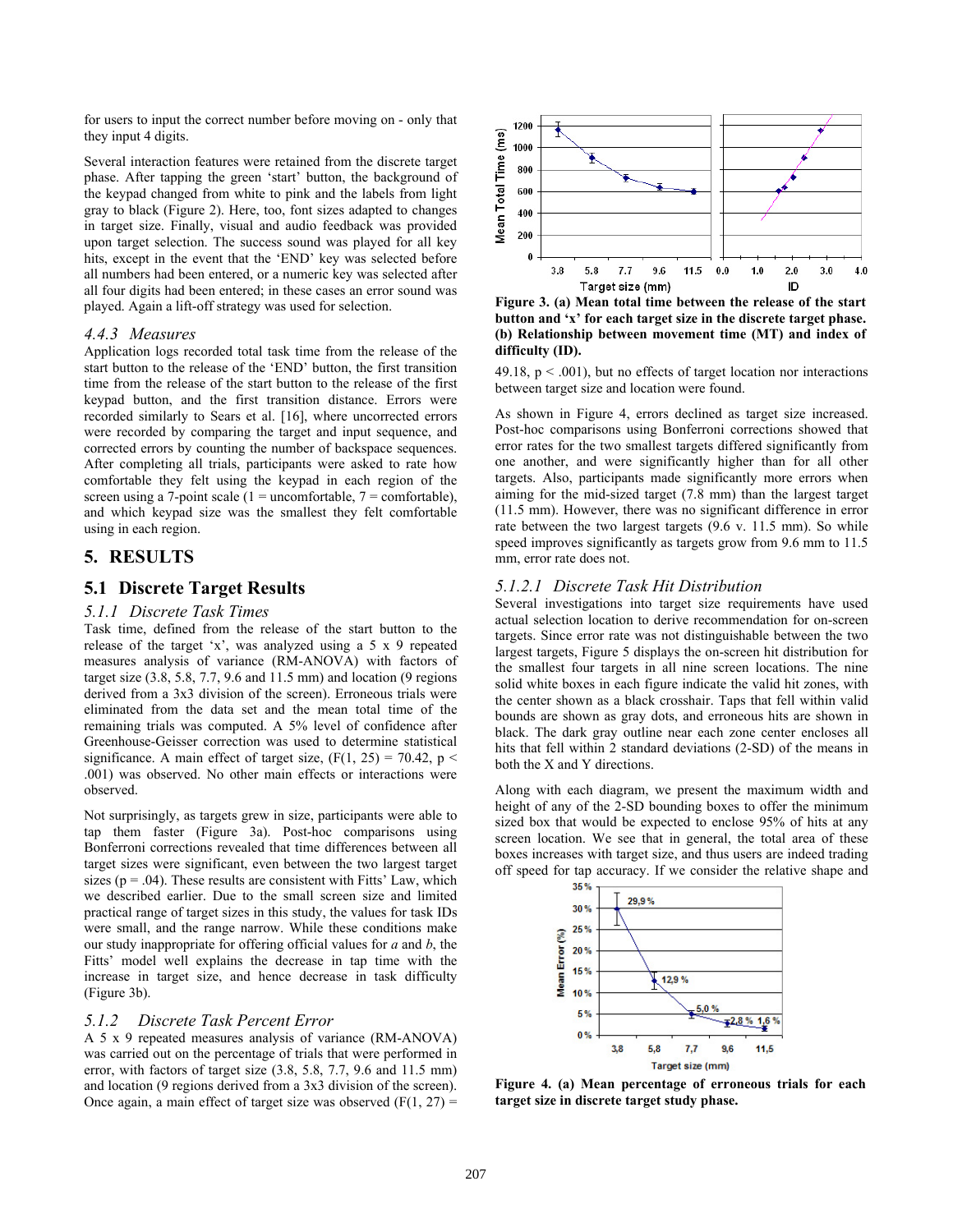

**Figure 5. The actual tap locations for targets sized 3.8, 5.8, 7.7, and 9.6 mm from left to right. White blocks indicate the true targets with black crosshairs at the centers. Gray dots indicate successful hits, black dots indicate unsuccessful hits, and gray bounding boxes indicate hits that fall within 2 standard deviations of the tap means in the X and Y directions.** 

position of the 2-SD bounding boxes with respect to the true target centers, we notice some trends along rows and columns. For example, the hits in the bottom row tend to fall above the target center. This trend does not seem to be due only to the direction of movement, since targets in the middle row were also approached from above, and yet hits for those targets tend to fall more centrally than for those in the bottom row. Considering trends across columns, we see that hits along the rightmost column tended to fall to the right of target center, even though movement direction was from either directly above or below.

#### *5.1.3 Discrete Task User Preferences*

Participants were asked how comfortable they felt tapping targets in each of the 9 regions, regardless of target size (7 point scale; 1  $=$  uncomfortable,  $7 =$  comfortable). Mean ratings for comfort level are shown in the upper left corner of each region of Figure 6, and the darker the region, the more comfortable users found it to be for target selection. The center region was considered the most comfortable  $(\mu=5.7)$ , while the NW and SW regions were rated as the least uncomfortable locations for discrete target interaction with the thumb (both with  $\mu=3.7$ ).

Participants were also asked which was the smallest of the 5 target sizes they felt comfortable tapping in each region. Mean target



**Figure 6. Subjective ratings for interacting with discrete targets in 9 regions of the device. Mean comfort rating (1-7; 7=most comfortable) is shown in the upper left corner of each region, and depth of background color indicates more comfort. White blocks in each cell indicate the mean size, in mm, of the smallest comfortable target in the region.**

sizes are shown as white blocks in each of the nine regions in Figure 6. Overall, participants perceived they would be comfortable with smaller targets within the center column, and in the center region in particular  $(\mu=6.0 \text{ mm})$ . Participants felt the largest targets would be required in the NW, SW, and SE corners of the display ( $\mu$ =7.7,  $\mu$ =7.6, and  $\mu$ =7.5 mm respectively).

In general, the more comfortable participants were tapping targets in a region, the smaller they felt targets needed to be. Indeed, the subjective ratings correlate with performance results in Figure 5 – across targets of varying size, corner regions tended to have larger 2-SD bounding boxes than the center regions. Even though user performance could not be discriminated statistically based on interaction region, the subjective preferences and hit locations indicate that users had the most difficulty interacting with objects along the left side and bottom right corner of the device and were at most ease interacting in the center of the device.

# **5.2 Serial Target Results**

#### *5.2.1 Serial Task Times*

A 5 (target size: 5.8, 7.7, 9.6, 11.5, 13.4 mm) x 4 (locations: 4 regions derived from a 2x2 division of the screen) repeated measures analysis of variance (RM-ANOVA) was carried out on the task time data, defined from the release of the first digit in the sequence to the release of the 'END' button. Trials with either corrected or uncorrected errors were eliminated from the data set and the mean total time after the first transition of the remaining trials was computed. As with the discrete target results, a main effect of key size was observed,  $F(1, 25)=60.02$ ,  $p < .001$ . No main effect of keypad location nor interactions between size and location were observed.

As shown in Figure 7, users were able to enter 4-digit sequences faster as the key sizes, and thus total keypad size, grew. Post-hoc comparisons using Bonferroni corrections revealed that time differences between all key sizes were significant. However, in contrast to the results of the discrete phase, Fitts' Law does not explain this finding. Since the keypads used for each condition scaled uniformly, IDs remained equal across keypads of differing sizes. Under these circumstances, Fitts' Law would predict performance rates to be equal across conditions, yet we observed that performance improved as key sizes grew. One explanation for this finding is that finger size interacted with key size. Since all but the largest keys were sized smaller than the average thumb,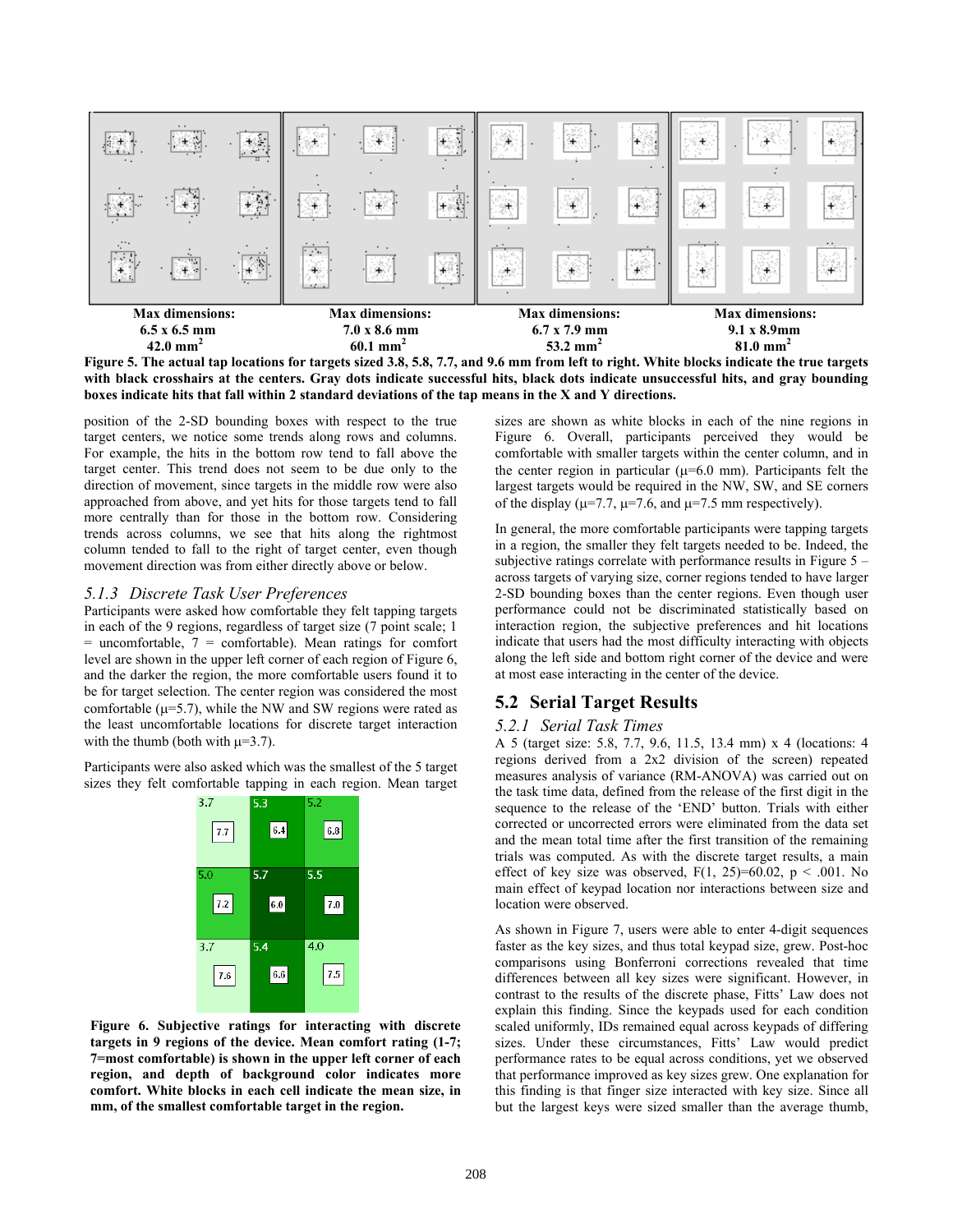

**Figure 7. (a) Mean total time between the release of the first digit in the sequence and 'END' key for each key size in serial tap study. (b) Mean transition time between taps after the first transition.** 

users may have made intentional physical accommodations to increase accuracy such as reorienting the thumb, which would have slowed performance. Although our study was not specifically designed to understand this phenomenon, we hypothesize that the actions users take to accommodate touchscreen targets smaller than the thumb acts upon Fitts' model as if the target size is smaller than it actually is, thereby increasing total movement time.

#### *5.2.2 Serial Task Percent Error*

A 5 (target size: 5.8, 7.7, 9.6, 11.5 and 13.4 mm) x 4 (locations: 4 regions derived from a 2x2 division of the screen) repeated measures analysis of variance (RM-ANOVA) was carried out on the percentage of trials that were performed in error. A trial was considered to be successful only if no errors, corrected or uncorrected, were made. A main effect of target size was observed  $(F(2,43) = 11.83, p < .001)$ , but no main effect of keypad location was present. However, an interaction between key size and keypad location was observed  $(F(12,228) = 1.87, p =$ .039).

In general, errors declined as key size increased (Figure 8). Posthoc comparisons using Bonferroni corrections revealed the keypad with the smallest key sizes (5.8 mm) caused significantly more errors to be made than those with key sizes  $\geq 9.6$  mm. No differences between error rates for the other key sizes were significant.

Interactions between key size and location were somewhat anomalous, and therefore are hard to interpret. The most notable findings were that error rate for keys 7.7 mm wide were highest in the NW region, and error rates for the largest key size (13.4 mm) were highest in the SW region.



**Figure 8. Mean percentage of erroneous trials for each key size in the serial target phase.** 



**Figure 9. Subjective ratings for interacting with keypad in 4 regions of the device. Mean comfort rating (1-7; 7=most comfortable) is shown in the upper left corner of each region, and depth of background color indicates more comfort. White blocks in each cell indicate the mean size, in mm, of the smallest comfortable key size in the region.** 

#### *5.2.3 Serial Task User preferences*

Participants were asked to rate how comfortable they felt using the keypads in each of the 4 regions, regardless of target size (7 point scale;  $1 =$  uncomfortable,  $7 =$  comfortable). The NE region was considered the most comfortable  $(\mu=5.7)$  and SE region the least comfortable location ( $\mu$ =5.0) for direct thumb interaction in serial tasks (Figure 9).

Participants were also asked which was the smallest of the 5 keypad sizes they felt comfortable using in each region. On average, participants thought they would be comfortable with smaller keys in NE region (8.3 mm) while larger keys would be required in NW, SW and SE regions (8.9, 8.8 and 8.8 mm respectively).

## **6. DISCUSSION**

Although speed continued to improve significantly with even the largest targets in both phases of our study, the error rates could not be discriminated statistically with target sizes  $\geq 9.6$  mm in discrete tasks and key sizes  $\geq$  7.7 mm in serial tasks. It is notable that mean transition time between taps in serial target phase differed by target size, in contrast to what Sears recently found for stylus interaction on a virtual PDA keyboard [18]. We hypothesize that this is because users took extra care when hitting targets that were smaller than the thumb, whereas in Sears' study, the stylus was always smaller than the targets involved. Although error rates in serial tasks did not decline significantly with key sizes  $\ge$  7.7 mm, the error rates for all target sizes were higher in serial tasks than in discrete tasks. Along with participants' perception that the key size for serial targeting tasks should be at least 8.9 mm on the least comfortable screen location, and the fact that mean error rate did not decline when keys grew from 9.6 to 11.5 mm in serial target phase, we conclude that no key size smaller than 9.6 mm would be recommended for serial tapping tasks, such as data or numeric entry.

The evaluation of hit response variability in discrete target phase revealed that for 9.6 mm targets (optimal size suggested by the results on error rate) the minimum sized box that would be expected to enclose 95% of hits at any screen location was 9.1 x 8.9 mm. Along with the subjective ratings for the smallest comfortable target size for discrete tasks (mean size  $\leq$  7.7 mm in all regions), we could expect to reach the optimal performance and preference for discrete tasks with 9.2 mm target size without